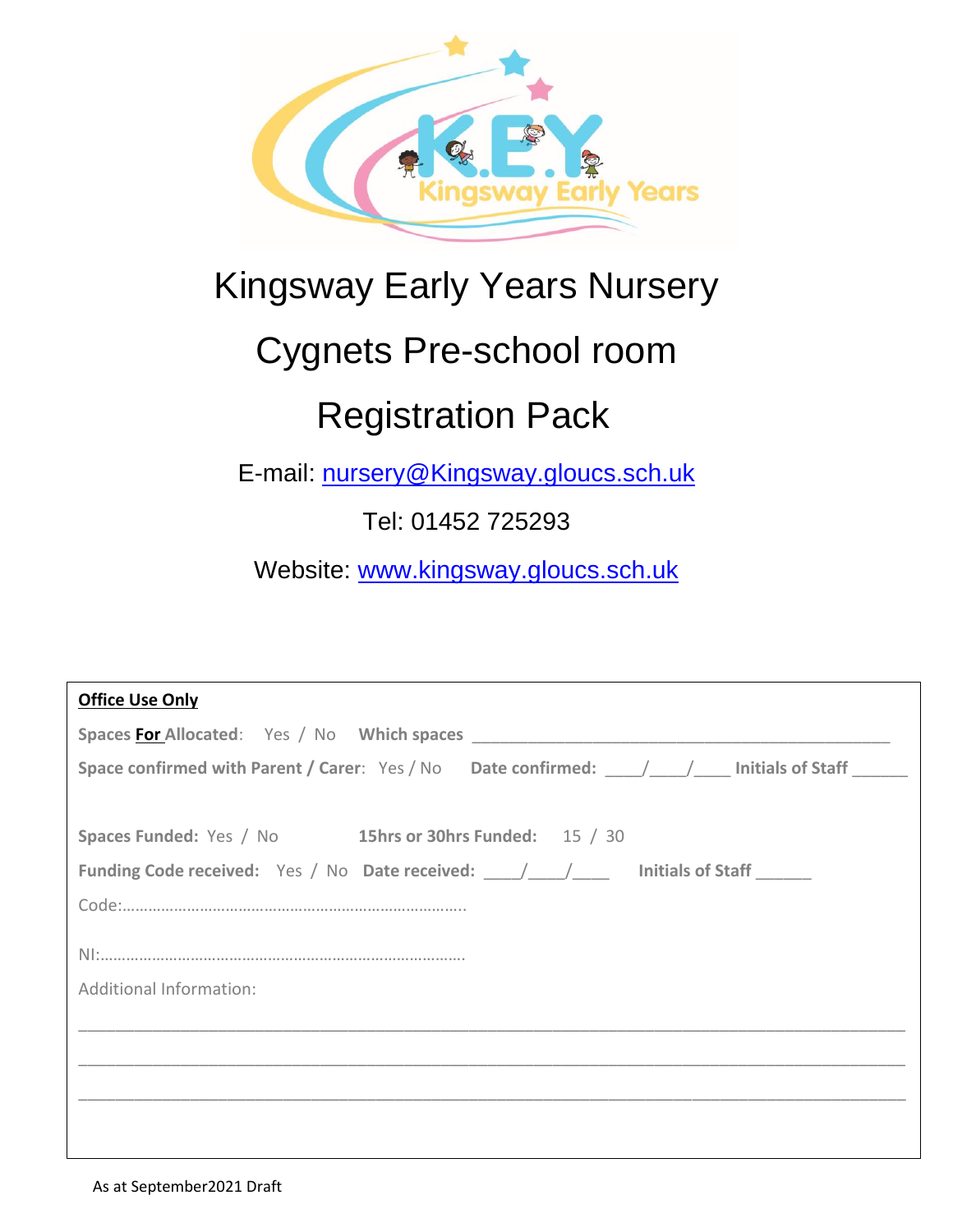#### **Registration Details**

| Child's full name      | Known as:                              |     |
|------------------------|----------------------------------------|-----|
| <b>D.O.B:</b>          | Gender:                                | M/F |
| Ethnic origin:         |                                        |     |
| <b>Religion:</b>       |                                        |     |
| <b>First language:</b> | Any other languages<br>spoken at home? |     |
| Home address:          |                                        |     |
| Post code:             |                                        |     |
| Home tel. no:          |                                        |     |

## **Please select your preferred sessions below.**

| <b>Preferred start date:</b>                          |               |                |           |                 |               |
|-------------------------------------------------------|---------------|----------------|-----------|-----------------|---------------|
|                                                       | <b>Monday</b> | <b>Tuesday</b> | Wednesday | <b>Thursday</b> | <b>Friday</b> |
| <b>Morning session</b><br>8.45am-11.45 (funded)       |               |                |           |                 |               |
| <b>Lunchtime 12-12:30</b><br>(£3.- paid session only) |               |                |           |                 |               |
| Afternoon session 12.30pm-<br>3.30pm (funded)         |               |                |           |                 |               |

### **Please note that we are a term time only nursery. We are open 38 weeks of the year.**

### **Acknowledgement and Contract**

| I have read, understood and agree the terms & Conditions attached |  |  |
|-------------------------------------------------------------------|--|--|
| <b>Parent full name:</b>                                          |  |  |
| Nl:<br>Parent date of birth:                                      |  |  |
| <b>Signature:</b><br>Date:                                        |  |  |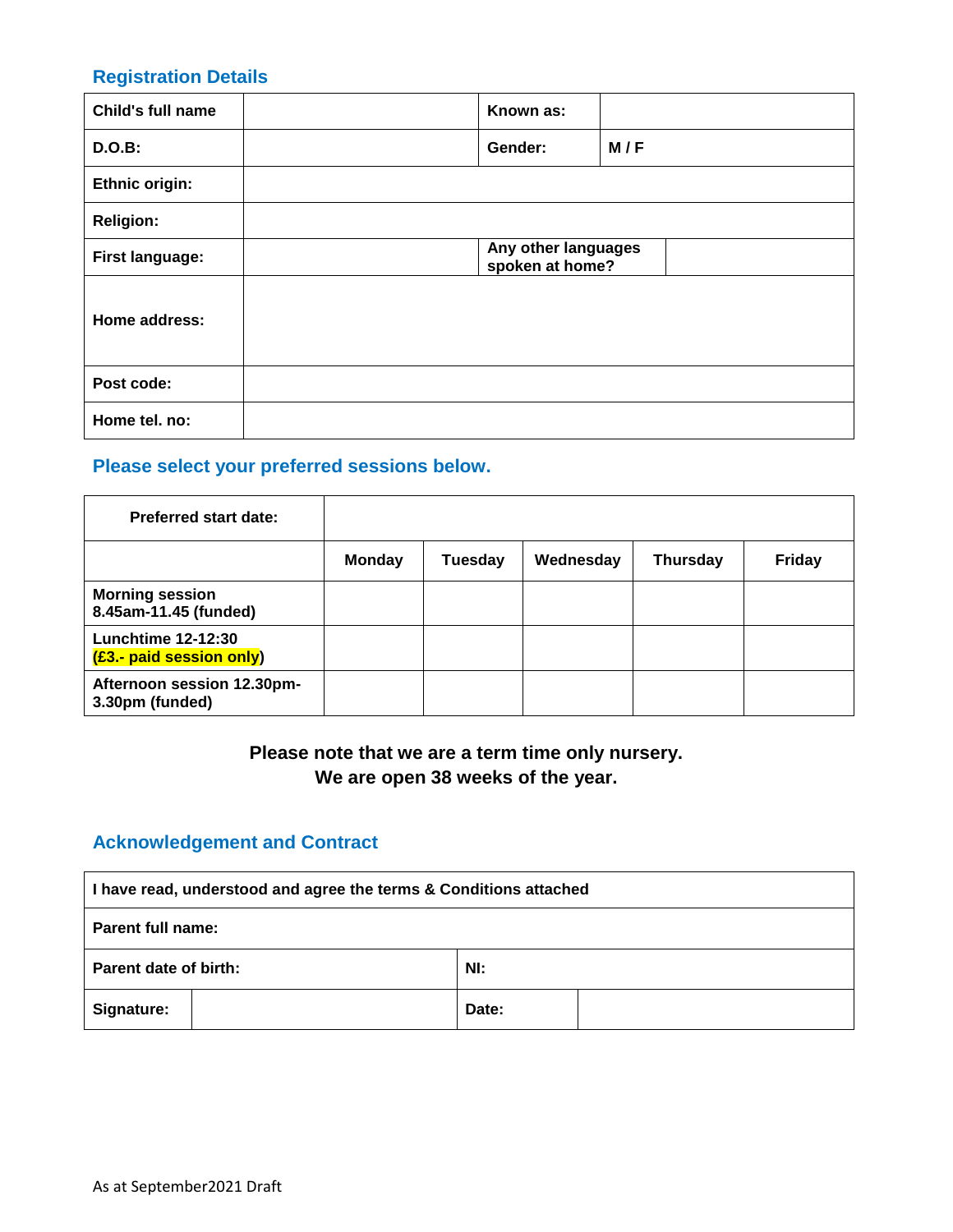**How did you learn about The K.E.Y Nursery?**

### **Parent/carer Details**

| <b>Mothers name:</b>                     |                                                                     |          |
|------------------------------------------|---------------------------------------------------------------------|----------|
| Home address<br>if different from child: |                                                                     |          |
| Home tel. no:                            |                                                                     |          |
| <b>Email address:</b>                    |                                                                     |          |
| Work address:                            |                                                                     |          |
| Work telephone number:                   |                                                                     |          |
|                                          | Does this person have legal parental responsibility for this child? | Yes / No |

| <b>Fathers name:</b>                                                |  |          |
|---------------------------------------------------------------------|--|----------|
| Home address<br>if different from child:                            |  |          |
| Home tel. no:                                                       |  |          |
| <b>Email address:</b>                                               |  |          |
| Work address:                                                       |  |          |
| Work telephone number:                                              |  |          |
| Does this person have legal parental responsibility for this child? |  | Yes / No |

### **Siblings Details**

| <b>Sibling's Name:</b>  | Setting/School: |
|-------------------------|-----------------|
| <b>Sibling's Name:</b>  | Setting/School: |
| <b>Sibling's Name::</b> | Setting/School: |
| <b>Sibling's Name:</b>  | Setting/School: |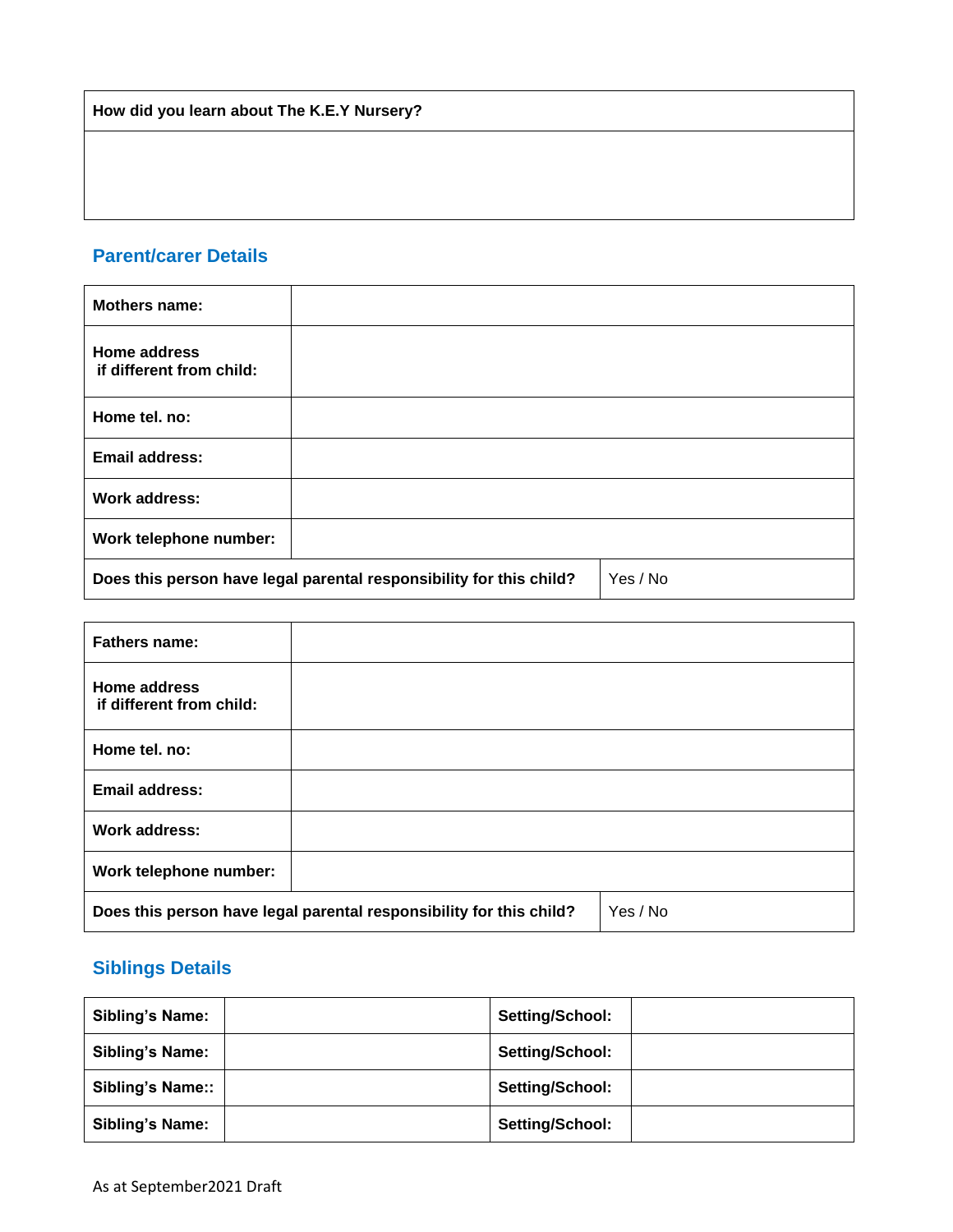## **Additional Emergency Contact**

| Name:         | <b>Relationship to the</b><br>child: |  |
|---------------|--------------------------------------|--|
| Home tel. no: | Work tel. no:                        |  |
| Mobile no:    |                                      |  |

If any other person, other than those already named, has legal parental responsibility for this child please give details below.

| Name and<br>relationship to the<br>child:                           |  |          |
|---------------------------------------------------------------------|--|----------|
| Home address:                                                       |  |          |
| Home tel. no:                                                       |  |          |
| <b>Email address:</b>                                               |  |          |
| Work address:                                                       |  |          |
| Work tel. no:                                                       |  |          |
| Does this person have legal parental responsibility for this child? |  | Yes / No |
| Does this person have permission to collect from the nursery?       |  | Yes / No |
| Should this person be added to the email list for news and events?  |  | Yes / No |

| Who, other than the parents/carers named on this form has permission to collect your child from<br>nursery? |  |                       |  |
|-------------------------------------------------------------------------------------------------------------|--|-----------------------|--|
| Name                                                                                                        |  | Relationship to child |  |
| Name                                                                                                        |  | Relationship to child |  |
| Please give a password in the space below, which they must use on collection:                               |  |                       |  |
|                                                                                                             |  |                       |  |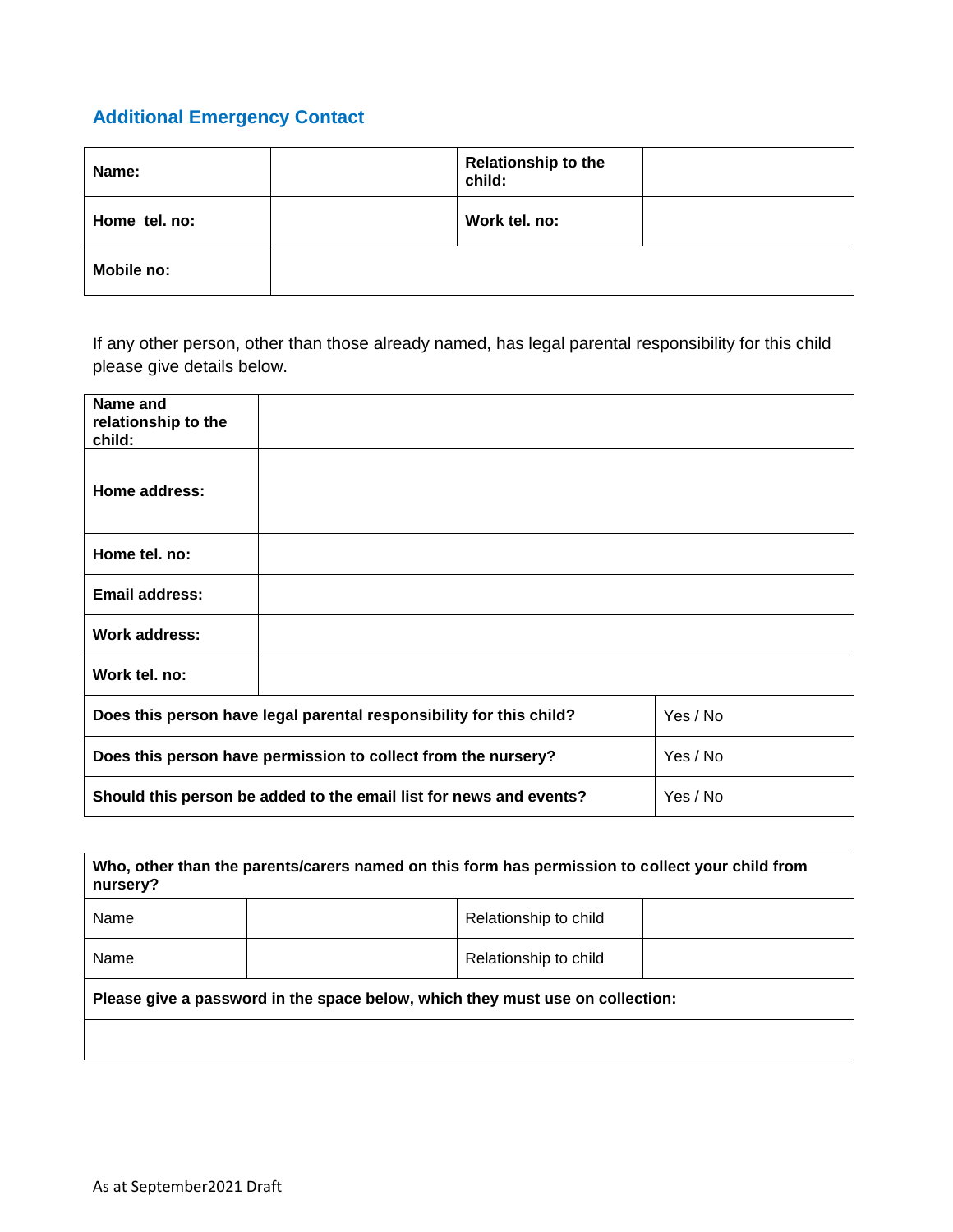#### **Medical Details**

| Does your child have any allergies?                       | Yes / No (please circle) |                      |  |  |  |
|-----------------------------------------------------------|--------------------------|----------------------|--|--|--|
| If yes, please give details of the cause and reaction:    |                          |                      |  |  |  |
|                                                           |                          |                      |  |  |  |
|                                                           |                          |                      |  |  |  |
| Does your child have any special                          | Yes / No (please circle) |                      |  |  |  |
| dietary requirements?                                     |                          |                      |  |  |  |
| If yes, please give details:                              |                          |                      |  |  |  |
|                                                           |                          |                      |  |  |  |
|                                                           |                          |                      |  |  |  |
|                                                           | <b>Immunisation</b>      | Date of immunisation |  |  |  |
|                                                           | <b>BCG</b>               |                      |  |  |  |
|                                                           | <b>Diphtheria</b>        |                      |  |  |  |
| Has your child had any of the<br>following immunisations? | <b>HIB</b>               |                      |  |  |  |
|                                                           | <b>MMR</b>               |                      |  |  |  |
| <b>Please tick and date</b>                               | <b>Meningitis C</b>      |                      |  |  |  |
|                                                           | <b>Poliomyelitis</b>     |                      |  |  |  |
|                                                           | <b>Tetanus</b>           |                      |  |  |  |
|                                                           | <b>Whooping cough</b>    |                      |  |  |  |
| Name of GP:                                               |                          |                      |  |  |  |
| Name of surgery:                                          |                          |                      |  |  |  |
| <b>Address:</b>                                           |                          |                      |  |  |  |
|                                                           |                          |                      |  |  |  |
| Postcode:                                                 |                          |                      |  |  |  |
|                                                           |                          |                      |  |  |  |
| Telephone number                                          |                          |                      |  |  |  |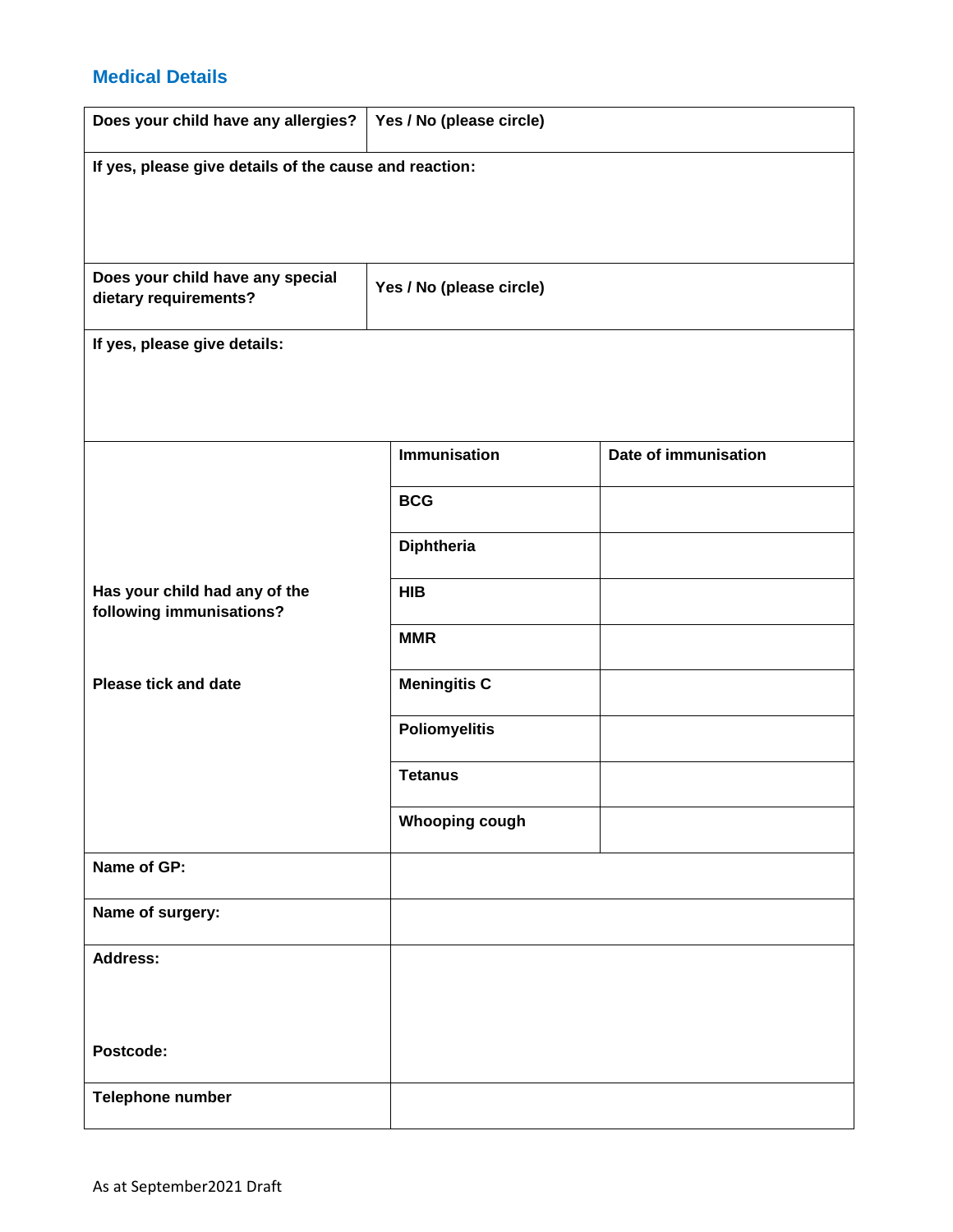| <b>Health visitor details</b>                                |                                                                                                      |
|--------------------------------------------------------------|------------------------------------------------------------------------------------------------------|
| <b>Name</b>                                                  |                                                                                                      |
| <b>Address</b>                                               |                                                                                                      |
|                                                              |                                                                                                      |
| <b>Postcode</b>                                              |                                                                                                      |
| Telephone number                                             |                                                                                                      |
|                                                              |                                                                                                      |
| Other agency details                                         |                                                                                                      |
| <b>Name</b>                                                  |                                                                                                      |
|                                                              |                                                                                                      |
| <b>Address</b>                                               |                                                                                                      |
| <b>Postcode</b>                                              |                                                                                                      |
|                                                              |                                                                                                      |
| Telephone number                                             |                                                                                                      |
|                                                              |                                                                                                      |
|                                                              | Any other details that we should know about? E.g. social care involvement etc                        |
|                                                              |                                                                                                      |
|                                                              |                                                                                                      |
|                                                              |                                                                                                      |
| give full details below, including name and contact details. | If there are any other professionals involved with your child that we may need to know about, please |
|                                                              |                                                                                                      |
|                                                              |                                                                                                      |
|                                                              |                                                                                                      |
|                                                              |                                                                                                      |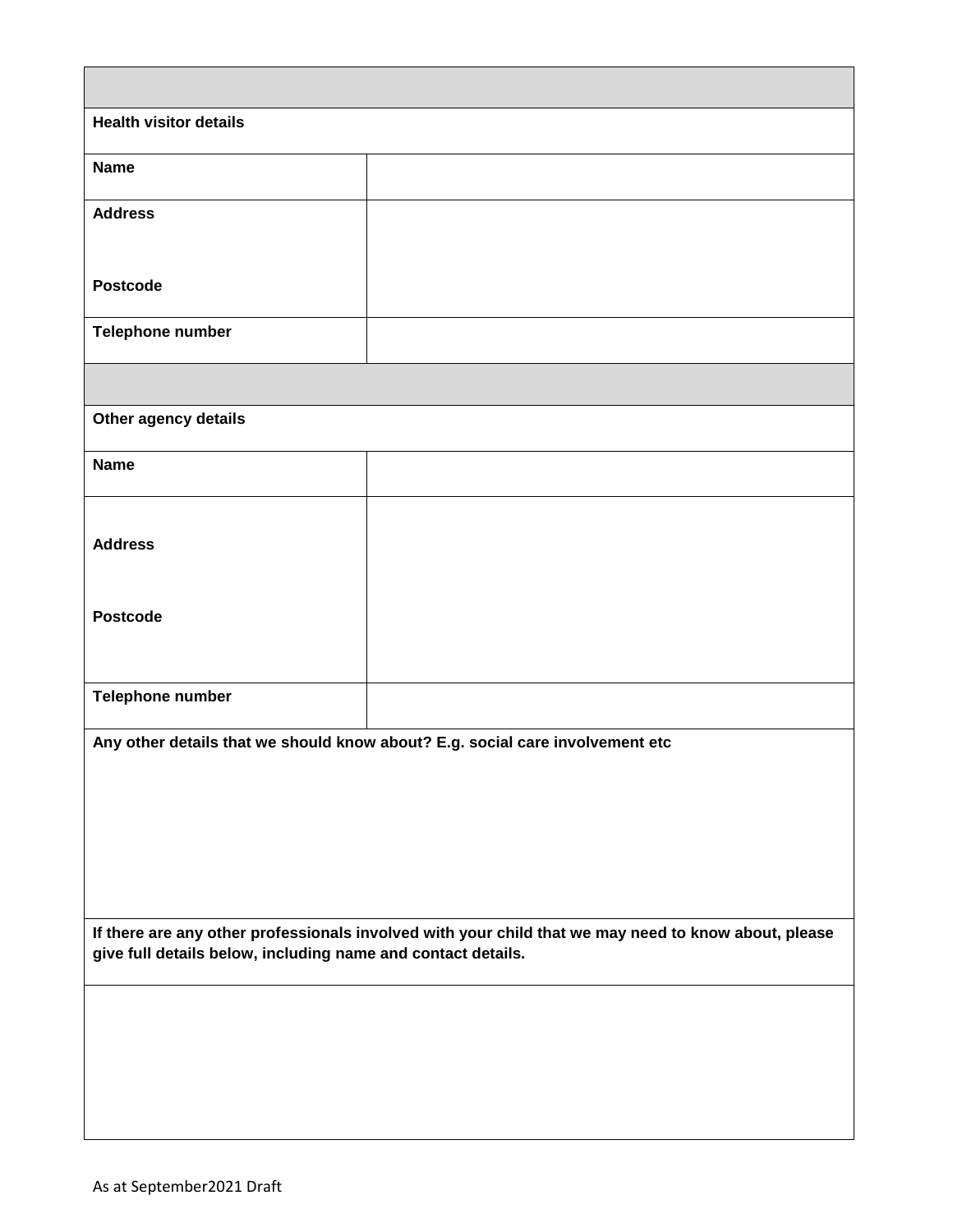**Please use the space below to tell us about your child's routine, likes, dislikes and preferences.**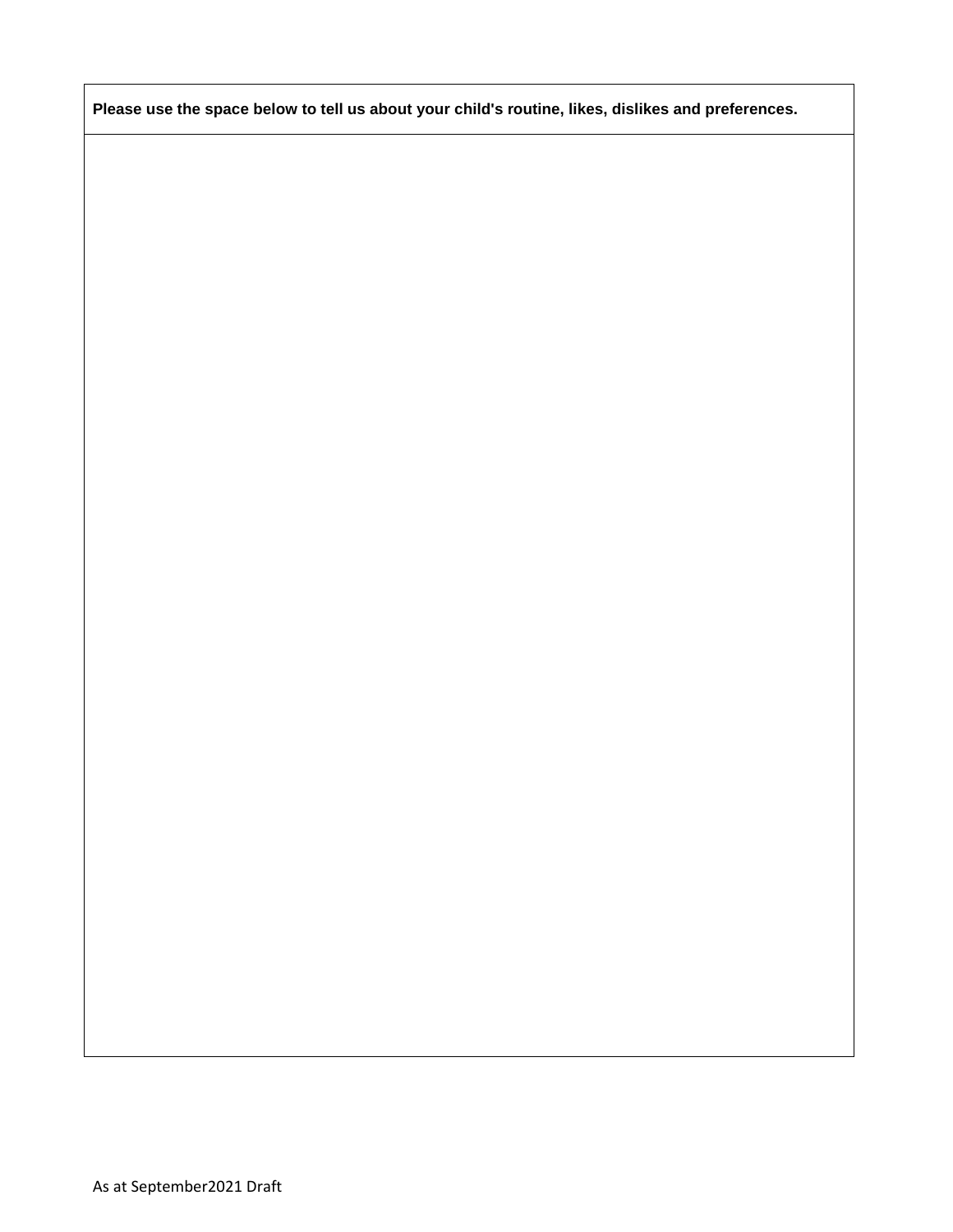### **Consent and Permissions**

|                                                                                                                                                                                                                                                                                                                                                                                                                                                                                                  | Please tick if<br>permission is<br>granted |
|--------------------------------------------------------------------------------------------------------------------------------------------------------------------------------------------------------------------------------------------------------------------------------------------------------------------------------------------------------------------------------------------------------------------------------------------------------------------------------------------------|--------------------------------------------|
| Emergency First Aid to be administered by a first aid trained member of staff                                                                                                                                                                                                                                                                                                                                                                                                                    |                                            |
| If your child develops a temperature whilst at nursery of 38 <sup>*</sup> c or above, you will be contacted<br>and asked for verbal permission to administer appropriate medication such as paracetamol<br>(Calpol) or ibuprofen (Nurofen). If your child's temperature continues to increase or does not<br>reduce within the hour, you will be asked to collect them from nursery. In the unlikely event<br>that we are unable to contact you, do you give consent for this to be administered |                                            |
| Local outings (for outings which require transport, separate permission will be sought)                                                                                                                                                                                                                                                                                                                                                                                                          |                                            |
| Sun cream to be applied when relevant                                                                                                                                                                                                                                                                                                                                                                                                                                                            |                                            |
| Photographs for the purpose of nursery displays                                                                                                                                                                                                                                                                                                                                                                                                                                                  |                                            |
| Photographs to be used within the nursery newsletter which is sent out to parents                                                                                                                                                                                                                                                                                                                                                                                                                |                                            |
| Photographs on the nursery website                                                                                                                                                                                                                                                                                                                                                                                                                                                               |                                            |
| Photographs on the nursery social media sites such as Facebook                                                                                                                                                                                                                                                                                                                                                                                                                                   |                                            |
| Face paints to be applied                                                                                                                                                                                                                                                                                                                                                                                                                                                                        |                                            |

| I have annotated the agreed sections above by ticking to give permission for this to take place. |  |       |  |  |
|--------------------------------------------------------------------------------------------------|--|-------|--|--|
| Full name:                                                                                       |  |       |  |  |
| Signature:                                                                                       |  | Date: |  |  |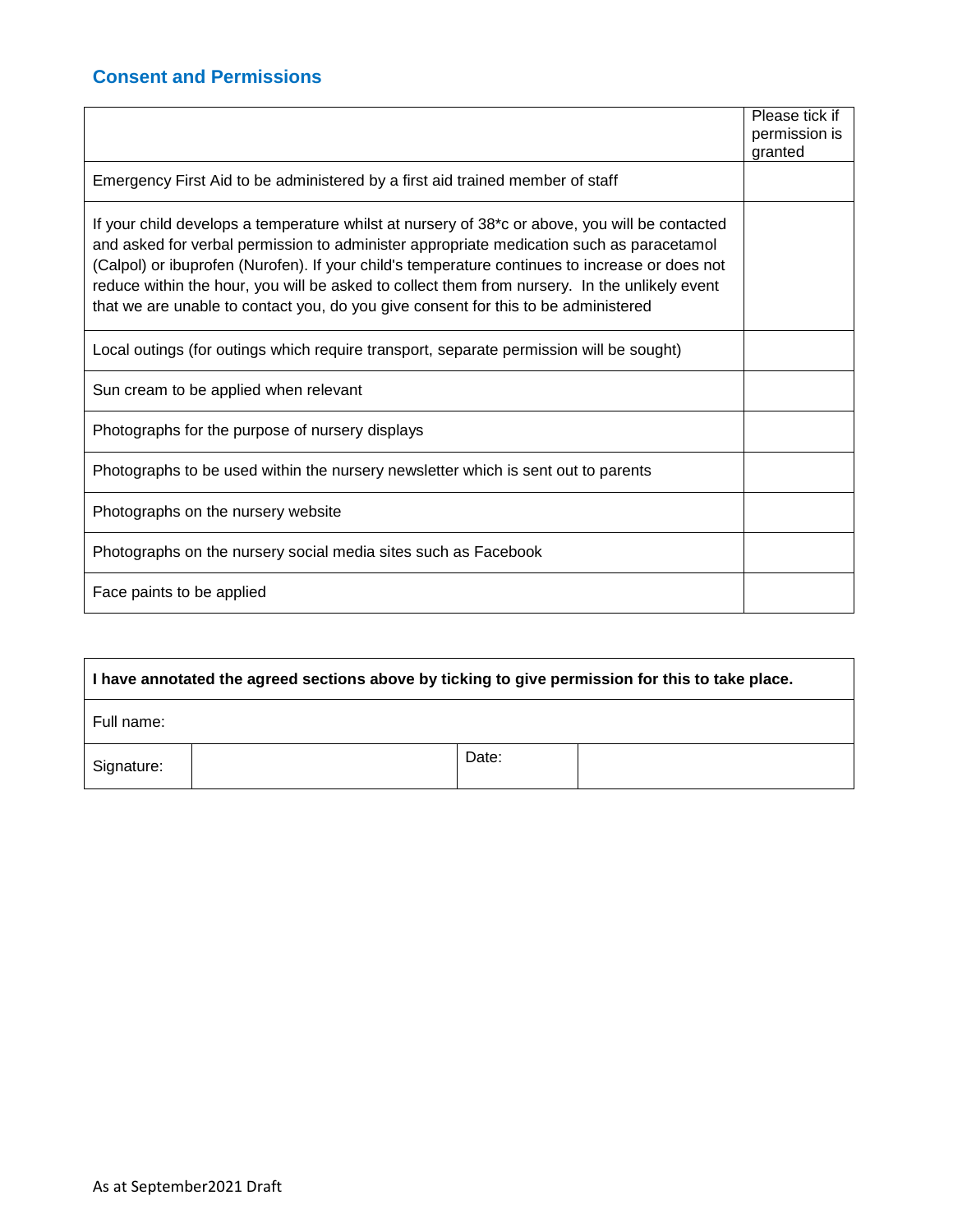

#### **Terms & Conditions**

The following terms and conditions form part of your registration agreement. By signing below you are signing to agree to our terms and conditions. Please read carefully.

**Nursery operation and admissions -** The nursery is open Monday to Friday, 8:45am - 3:30pm . We provide care for children aged from 2 to 4 years. All children must be registered with the nursery prior to attendance. Children with siblings within the setting will get priority places and also those children requiring full-time care will also get priority (see admissions policy). The nursery is open 38 weeks of the year excluding statutory bank holidays. During closures session fees are not charged. Session swaps are **not** permitted on a casual basis.

**Attendance** - Kingsway Early Years nursery is open for 38weeks of the year. By accepting a place for your child at the setting, you are committing to your child attending for the full 38 weeks of the year. This is regardless of holidays which you may wish to take during this time. If you choose to take your child on holiday during the term, please be advised that you will still incur any charges that you would normally incur for your child's care e.g. lunches, late collection or any paid sessions above your allocated funding.

**Transition between rooms** – If your child starts in Ducklings room, you will need to make a request at the end of the academic year, for your child to move to our pre-school room. If there is no space to accommodate your request, they will be put on the waiting list for when the requested space becomes available.

**Medication, illness, absence and emergencies -** At The K.E.Y Nursery we are happy to administer prescribed medicines if your child is well enough to attend nursery. You will be asked to complete a medicine form when leaving your child. We will not administer medication without this information. Non-Prescribed Medicines must not usually be administered in early years settings *(Early Years Foundation Stage 2014)* however, we understand that there are occasions when your child may be feeling unwell due to teething, or a mild cold which could be assisted with non-prescribed medication. Therefore we **may** agree to administer non-prescribed medication depending on the circumstances. The **only** non-prescribed medicines we may agree to administer is Paracetamol (Calpol), Ibuprofen (Nurofen) or teething gels.

Exclusion periods for any illness will depend on advice provided by the 'Public Health Agency'; please request the associated policy for further details.

We ask that you inform the nursery as soon as possible if your child will be absent for any reason. First aid trained staff are available at all times and able to administer first aid in an emergency.

**Special educational needs and disabilities (SEND) -** Before starting at the nursery, parents/carers are expected to provide detailed information regarding any special needs that their child may have in order for us to provide the appropriate care and learning opportunities. The nursery has an appointed Special Educational Needs Coordinator (SENCo) who will liaise with you as required.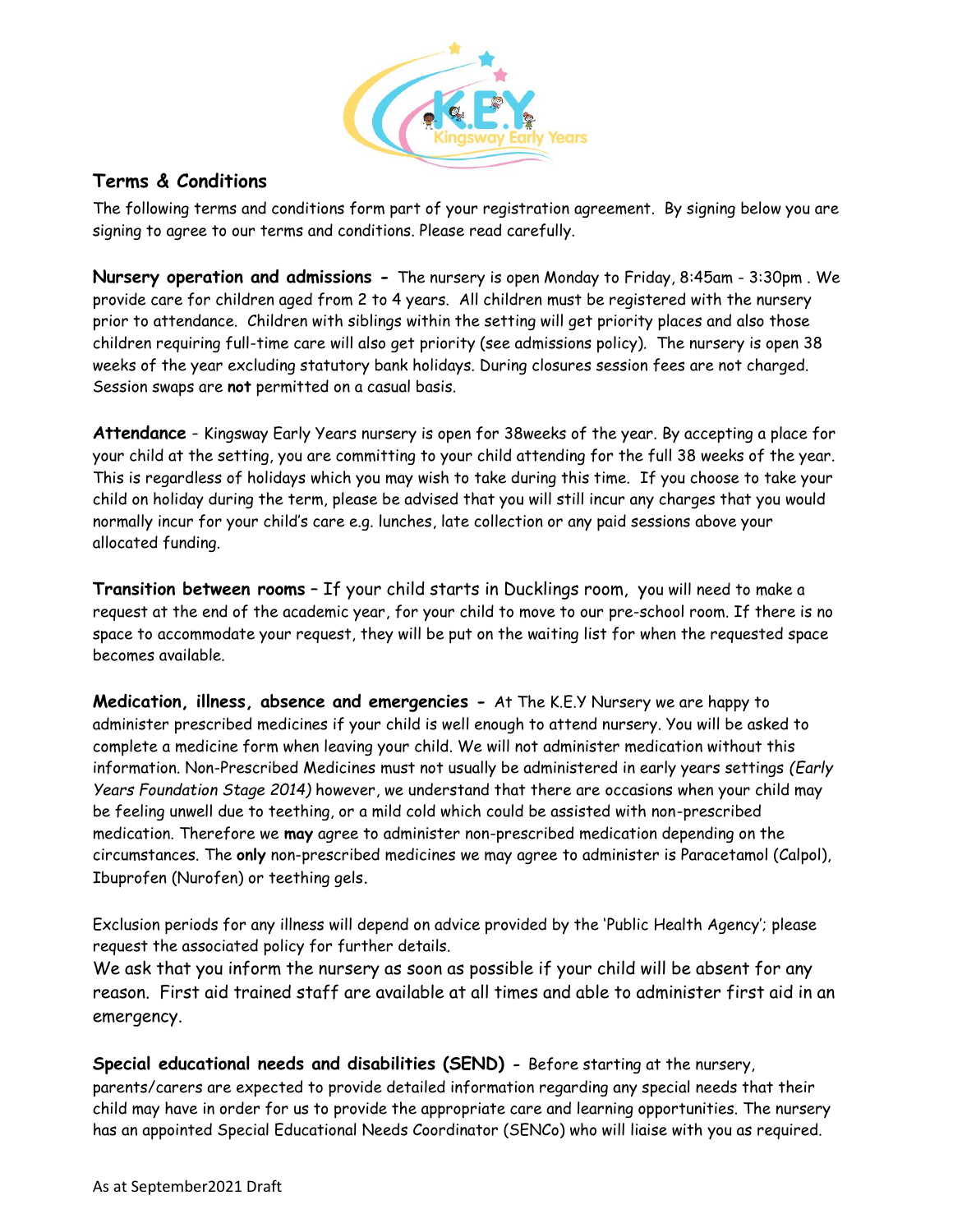**Safeguarding and Welfare of children -** The safeguarding and welfare of children is paramount. It is therefore essential that parents/carers understand that we have a legal obligation to contact the appropriate authorities if we feel a child is at risk of possible abuse or neglect. We have robust recruitment and ongoing supervision procedures to ensure that staff caring for the children are suitable to do so.

**Equal Opportunities -** The nursery pro-actively operates alongside equality. Registration of children and recruitment of staff will be without prejudice or discrimination of any kind. The relative equality statement is available upon request.

**Policies and procedures -** All policies, procedures and working practices are in accordance with the Statutory Framework for the Early Years Foundation Stage. Please see the Nursery Manager if you would like to receive any further information.

**Notice to terminate or alter sessions -** 4 weeks' notice must be given in writing to the Nursery Manager to reduce/change your child's nursery sessions or terminate your child's place. If you choose to leave before this notice period, costs incurred will still need to paid.

**Funding entitlement –** We accept spaces for children eligible for the Achieving 2year old funding and also the government funding for 3 and 4 year olds. We also take children eligible for the 30 hours funding. Evidence of eligibility and acceptance for these funding schemes must be seen by the nursery before a space can be allocated. This will be photocopied as evidence of eligibility. Funding can only be used to pay for sessional care (as stated in the sessions section of this form) and cannot be used to cover any additional times during the day e.g. lunchtimes or early drop off. 30 hour funding codes need to be renewed by parents every 3months. If you do not renew in time you may no longer be eligible for the funding and therefore charged for your spaces.

**Fees and payments –** Care provided at the K.E.Y nursery is charged at £5 per hour.Fees are calculated on a monthly basis (approx. 26<sup>th</sup>) and an invoice for any costs will be generated. Fees are due for payment within one week of the receipt of the invoice. Unpaid fees will result in the possible loss of space for your child and potential legal proceedings. Fees are reviewed annually, usually in June . 4 weeks written notice will be provided for any changes in the fees. Fees can be paid in cash, bank transfer or through vouchers. You may also pay for your child's care through the Tax-Free childcare scheme.

**Arrival and collection -** Children will be welcomed by a member of staff upon arrival and should never be left to enter the nursery alone. Arrival and departure times are strictly recorded on attendance registers. Only parents/guardians and authorised collectors over the age of 16 will be permitted to collect a child from the nursery. Please ensure that you arrive and collect on time as this can cause unnecessary distress to the children. A charge of  $£5$ per hour/part hour will apply to unarranged care such as early drop off or late collection. This should be paid to the nursery within seven days of invoice.

**Complaints procedure -** In the first instance we recommend you speak with your child's key person. However, if your concern cannot be resolved in this way you are encouraged to contact the nursery manager or deputy manager in their absence. We endeavour to resolve any issues as soon as practically